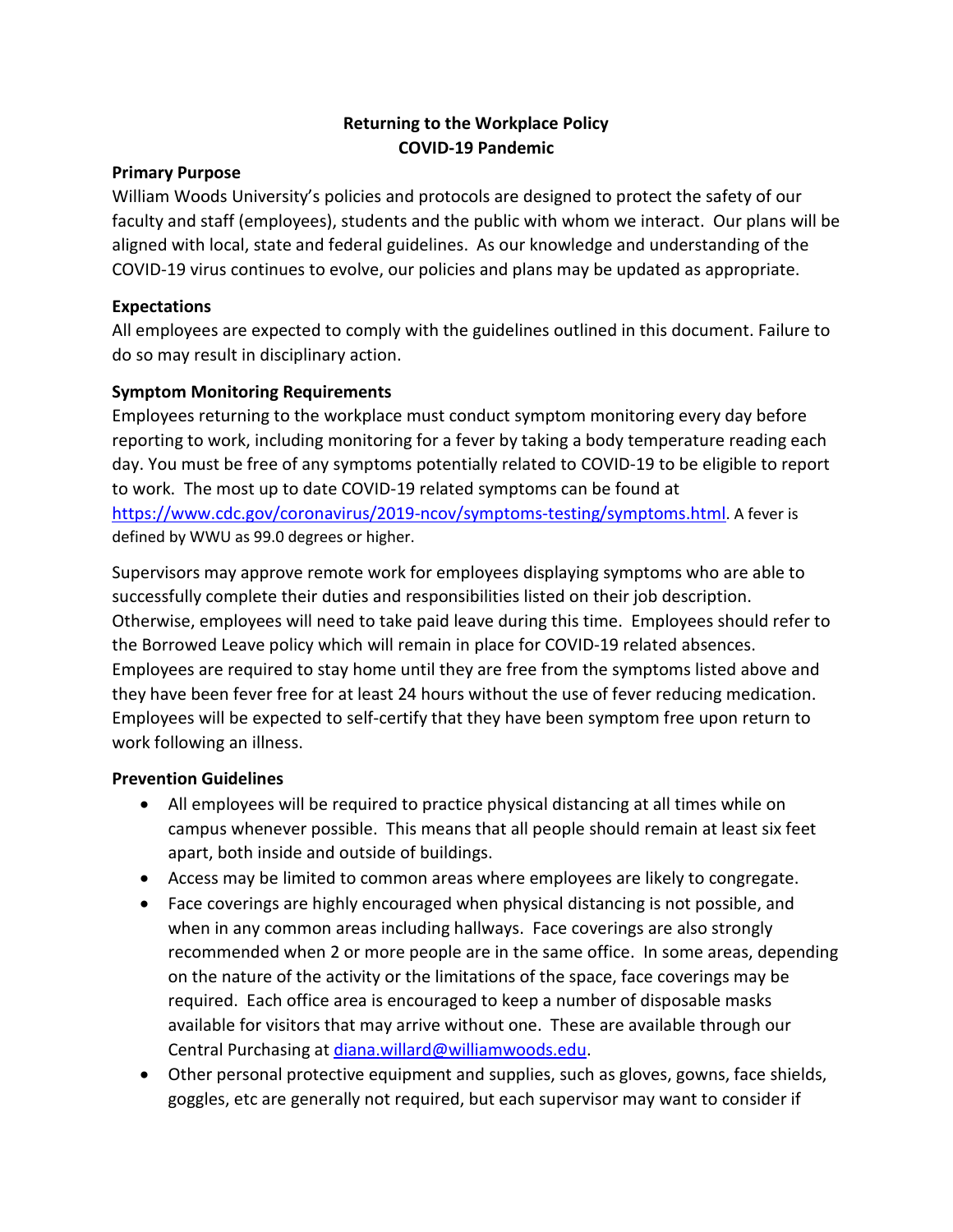these protective measures are necessary for certain positions handling shared items or under specialized circumstances.

- Disinfecting spray and wipes and hand sanitizer will be provided to each office. Employees are required to diligently clean and disinfect their office spaces on a daily basis and as needed throughout the day.
- Digital meetings through Zoom or similar platforms are strongly encouraged. In person meetings should be limited to 10 people and should be in a room large enough to allow for physical distancing.
- Electronic delivery of paper items is highly encouraged between offices.
- All employees are required to either wear their nametag or ID badge at all times while on campus.
- Employees are expected to model these prevention behaviors for our students in an effort to keep our campus community safe.

# **Guidelines for Positive COVID-19 Cases on Campus**

- Positive COVID-19 cases among students, faculty, and/or staff are anticipated on campus in the fall. Employees must recognize the expectation that we will continue to work and serve students on campus.
- If an employee tests positive, Human Resources must be notified immediately.
	- o The university will work with local health officials and any employee that is found to have been directly exposed will be sent home and asked to telework for 14 days if possible.
	- o A thorough cleaning of the workspace used by the infected individual will be conducted after the area has been closed off for at least 24 hours.
	- o A communication will be sent to the campus community informing all employees and students of the positive case on campus.
	- o The employee name and information will only be shared with public health officials and WWU administrators whom have an interest in the employee's health and the health of the William Woods community.
- Employees will be required to follow CDC guidelines regarding release from isolation after having a positive COVID-19 test result. The employee must self-certify that they are released to return to work and may also need to provide a physician's release upon returning to campus.

# **Remote Work**

Remote work, or telework, is encouraged and allowed until July 27 upon which all faculty and staff should return to work on-campus.

- Any employee with a legitimate reason for continued telework, such as an employee with a compromised immune system or caregiving responsibilities that prevent the employee from returning, should discuss specific circumstances with Human Resources and/or their supervisor.
- A physician's note may be required for reasonable accommodations.